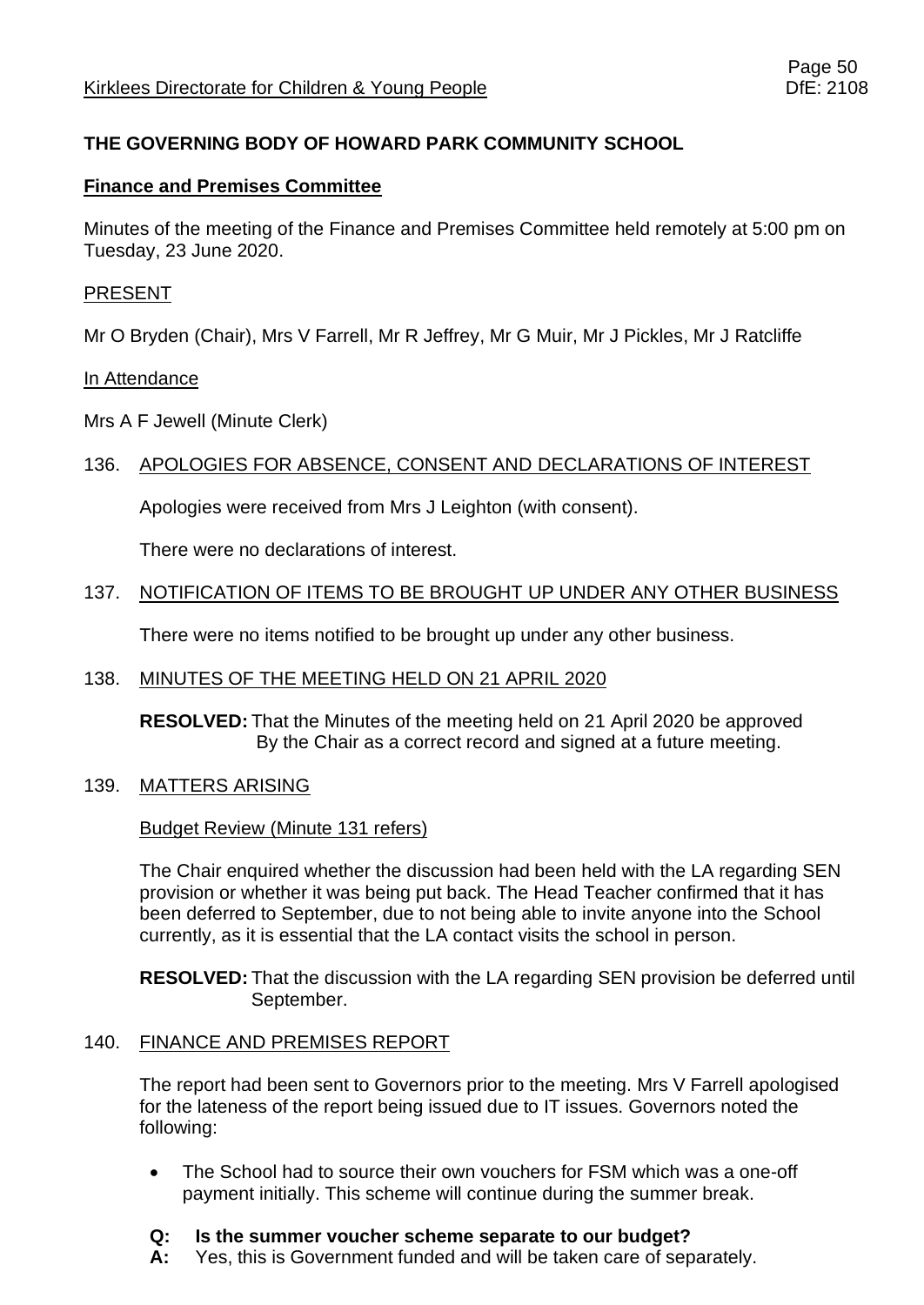## **Q: Why are the FSM vouchers showing on our expenses?**

- **A:** This was for vouchers that were purchased before the scheme was operational and we expect to be reimbursed for the cost.
- Since the start of the Covid-19 outbreak the School has had a further 7 children who are entitled to FSM.
- Fair Share deliveries started back on 23 June. Mrs V Farrell confirmed that the School is specifically targeting certain families to benefit from the delivery. The School always encourages families to apply as some families don't inform the School if they are struggling.

### **Q: Why did the order for bins need to be refunded?**

**A:** The supplier didn't have enough of the product to fulfil the order and one of the bins was damaged.

### **Q: In terms of the overall budget, are there any concerns?**

**A:** No. We are just about where we need to be.

### **Q: Is the School still intending to do the residential next year?**

- **A:** Yes, hopefully it will still go ahead next June. We need to get in touch with the company that run the activities to check they are still trading. They only people who have any of our money is the Youth Hostel. We will need to communicate with parents before the summer holiday concerning the residential.
- **Q: Did we ever get any money back from 'The Chocolate Story'?**
- **A:** We spoke to Mrs T Brabin (MP) about this but no, we have not had a refund. We also had another incident where a trip couldn't go ahead and the coach company are holding a voucher for us indefinitely to use this again.

### **Q: Regarding premises, is it just the staircase that needs recarpeting? Have you tried to book this yet?**

**A:** No, not yet but we will be speaking to them as they know it needs doing.

### 141. HEALTH AND SAFETY

Mr Ratcliffe attended the meeting for this item.

The Head Teacher confirmed that the School has been trying to ensure that the premises are Covid-safe. This has resulted in a large expenditure around the building due to having to purchase extra cleaning equipment. Other than this, there are no other large health and safety issues. It was hoped that the staircase would be completed during the summer break.

#### **Q: Do we get any assistance from the LA financially for any Covid-19 expenditure or is this included in the DfE reimbursement?**

**A:** We are only aware that there is a fund that you can bid for. We suspect that there will be a percentage of costs returned to us. The contingency has gone down from last year but we have had to buy cleaning equipment. This is an essential cost to ensure we can reassure staff and parents. Unfortunately, all cleaning products are currently top price. We have tried to source these as competitively as possible and we have not spent unnecessarily.